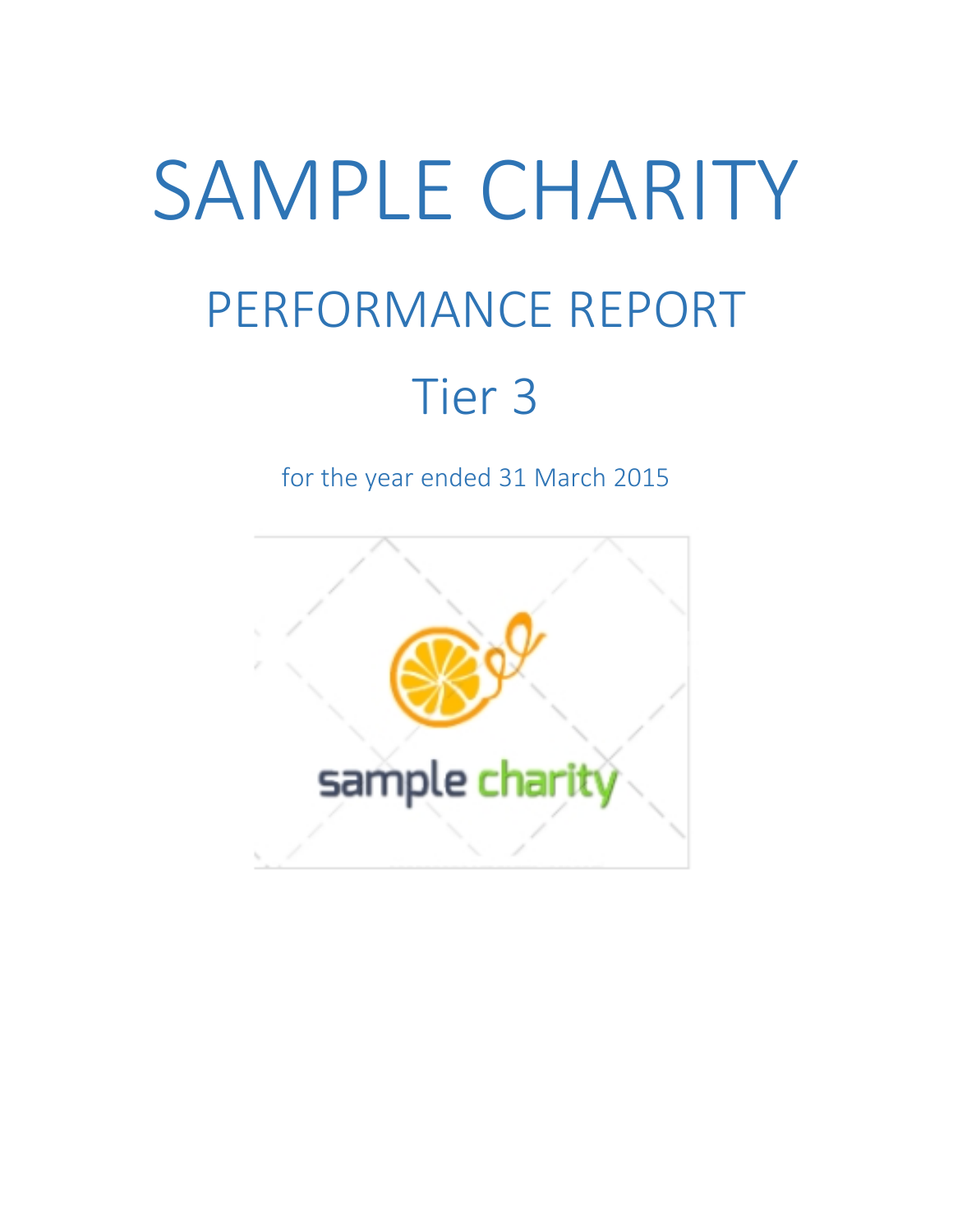### Contents

| <b>Non-Financial Information:</b>       | Page |
|-----------------------------------------|------|
| Entity Information<br>$\cdot_{\rm S}$   | 3    |
| <b>Statement of Service Performance</b> | 4    |
| <b>Financial Information:</b>           |      |
| Statement of Financial Performance      | 6    |
| <b>Statement of Financial Position</b>  | 7    |
| <b>Statement of Cash Flows</b>          | 8    |
| Statement of Accounting Policies        | 9    |
| Notes to the Performance Report         | 10   |

### Auditor's Report

These reports present a true and accurate view of the organisation's finances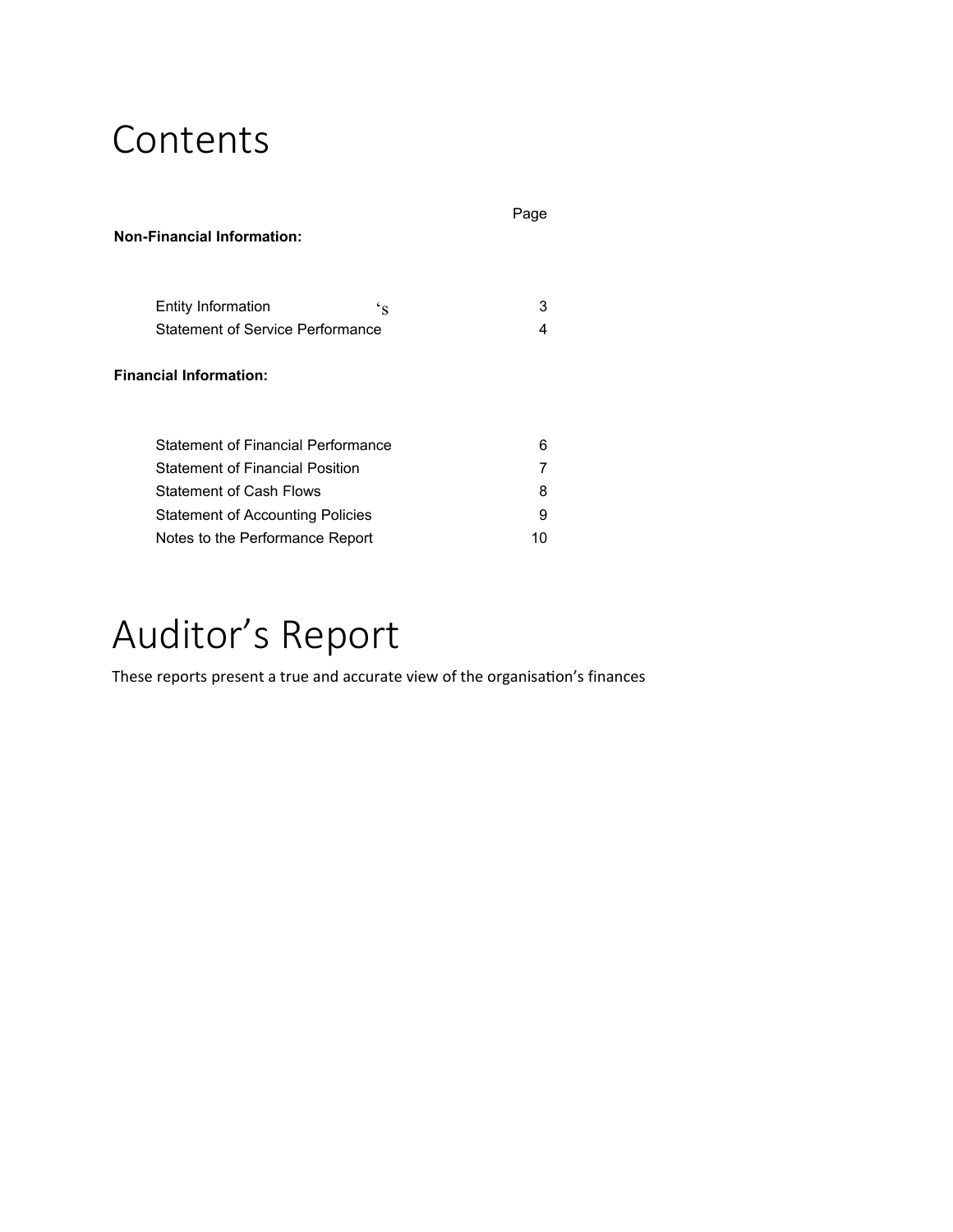# Entity Information – Sample Charity

| <b>Legal Name of Entity</b>             | Sample Charity |
|-----------------------------------------|----------------|
| <b>Other Name of Entity (if any)</b>    |                |
| Type of Entity and Legal Basis (if any) | Charity        |
| <b>Registration Number</b>              | 1234567890     |
| Entity's Purpose or Mission             |                |

We exist to reduce poverty by:

- educating children
- · helping those in need
- building better communities

Entity Structure

Incorporated Association

### Main Sources of the Entity's Cash and Resources

Fundraising from the general public

Door to door collections from the public

#### Main Methods Used by the Entity to Raise Funds 90% of collection is done by volunteers

Entity's Reliance on Volunteers and Donated Goods or Services 1234 Main Street AUCKLAND

The charity is the oldest in the country

Additional Information

There is no relevant additional information

#### Contact Details

| <b>Physical Address</b> | 123 Main Street AUCKLAND                            |
|-------------------------|-----------------------------------------------------|
| <b>Postal Address</b>   | PO Box 1234 AUCKLAND                                |
| Email/Website           | info@samplecharity.co.nz<br>www.samplecharity.co.nz |
| Phone                   | 09 1234 5678                                        |
| Facebook                | www.facebook.com/samplecharity                      |
| Twitter                 | @samplecharity                                      |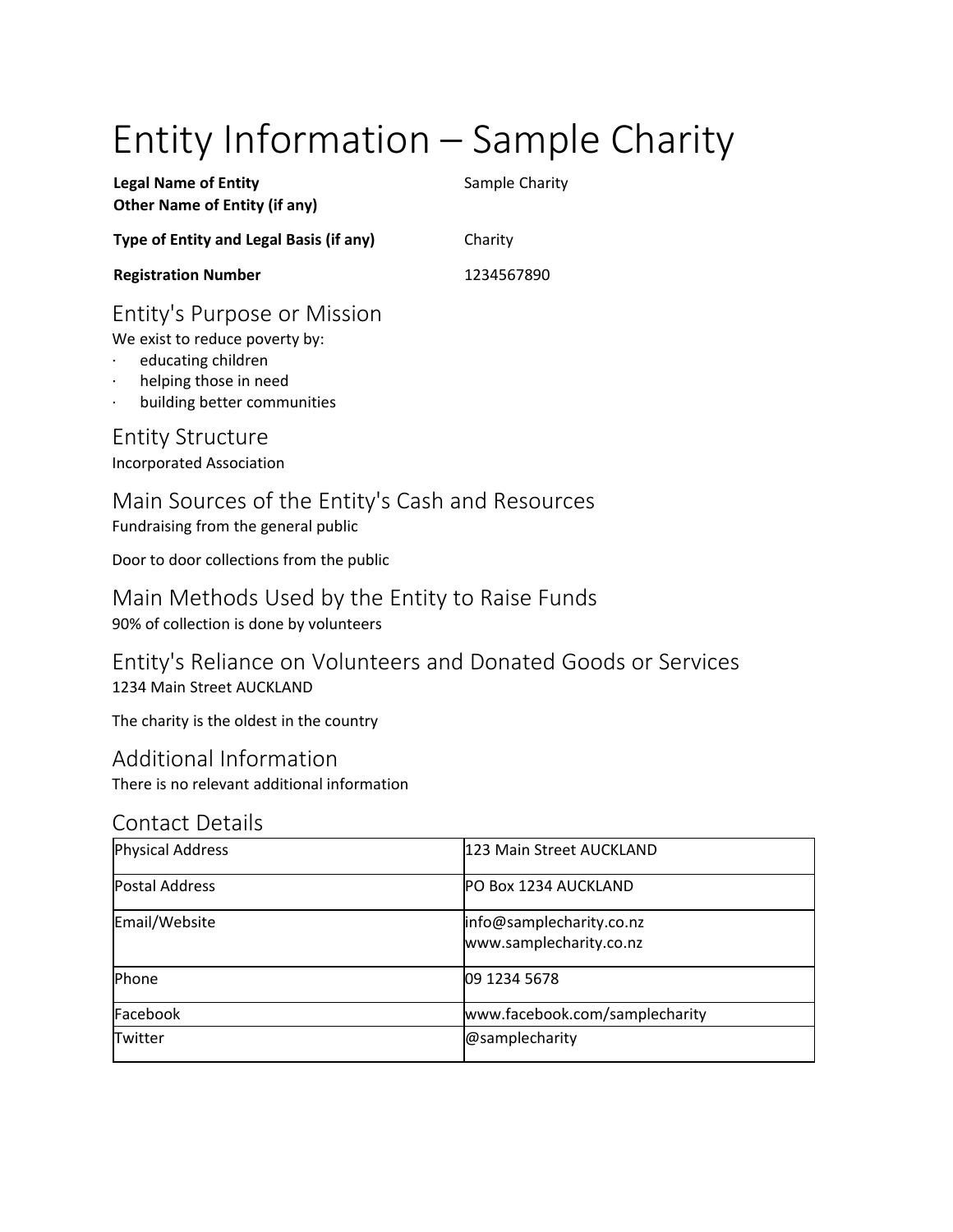| <b>Statement of Service Performance – Sample</b> |            |                                   |                         |  |  |  |
|--------------------------------------------------|------------|-----------------------------------|-------------------------|--|--|--|
|                                                  | Apr 2015 - | Apr 2015 -                        | Apr 2014 -              |  |  |  |
|                                                  | Mar 2016   | Mar 2016                          | <b>Mar 2015</b>         |  |  |  |
|                                                  |            | This Year Actual This Year Budget | <b>Last Year Actual</b> |  |  |  |
| <b>Education Services Provided</b>               | 3.996      | 3.996                             | 4,059                   |  |  |  |
| Hours of client contact                          | 4,500      | 3,996                             | 4,104                   |  |  |  |
| Nights of Accommodation Provided                 | 2,592      | 2,196                             | 3,803                   |  |  |  |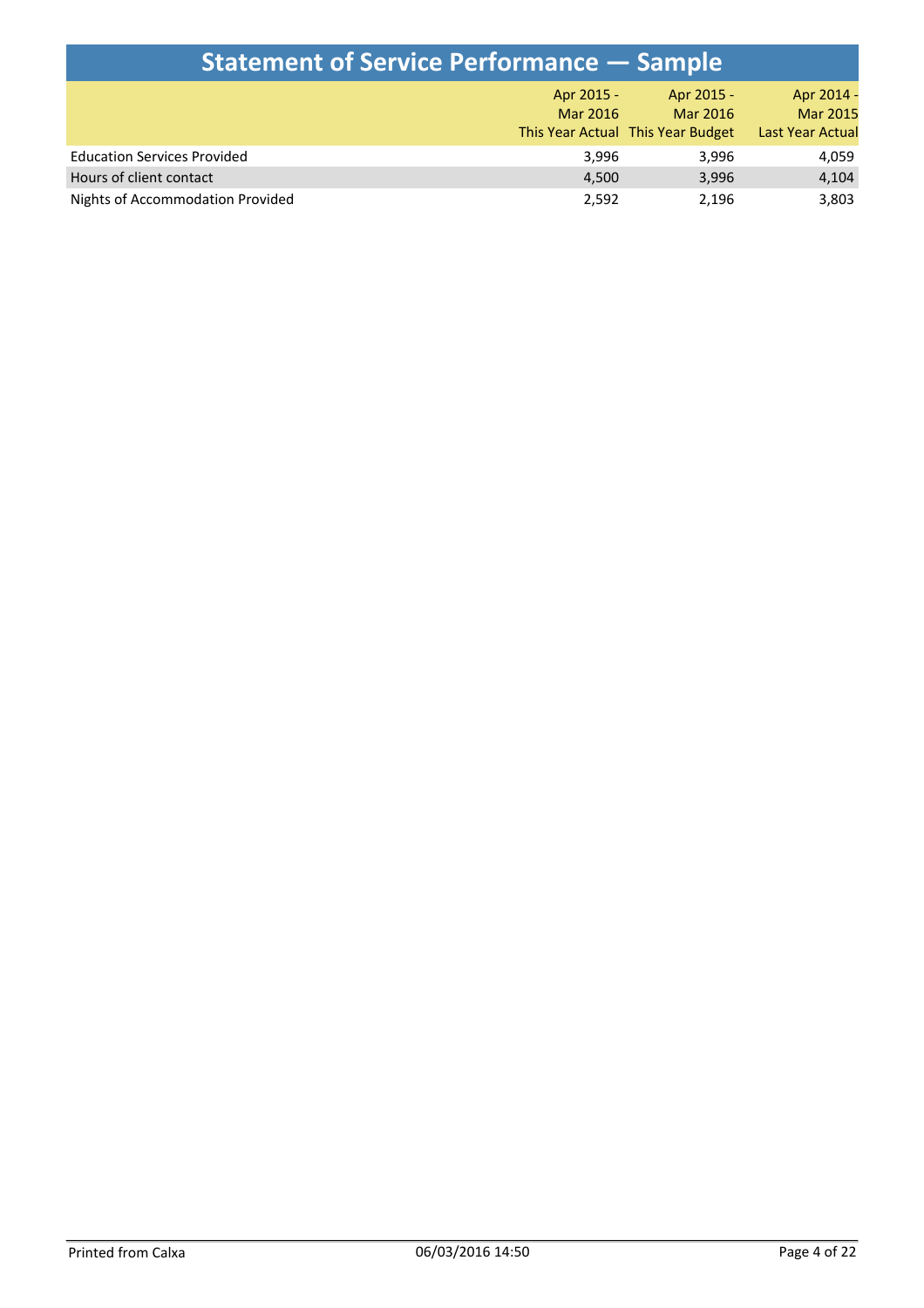Description of Outcomes

Additional Output Measures

Additional Information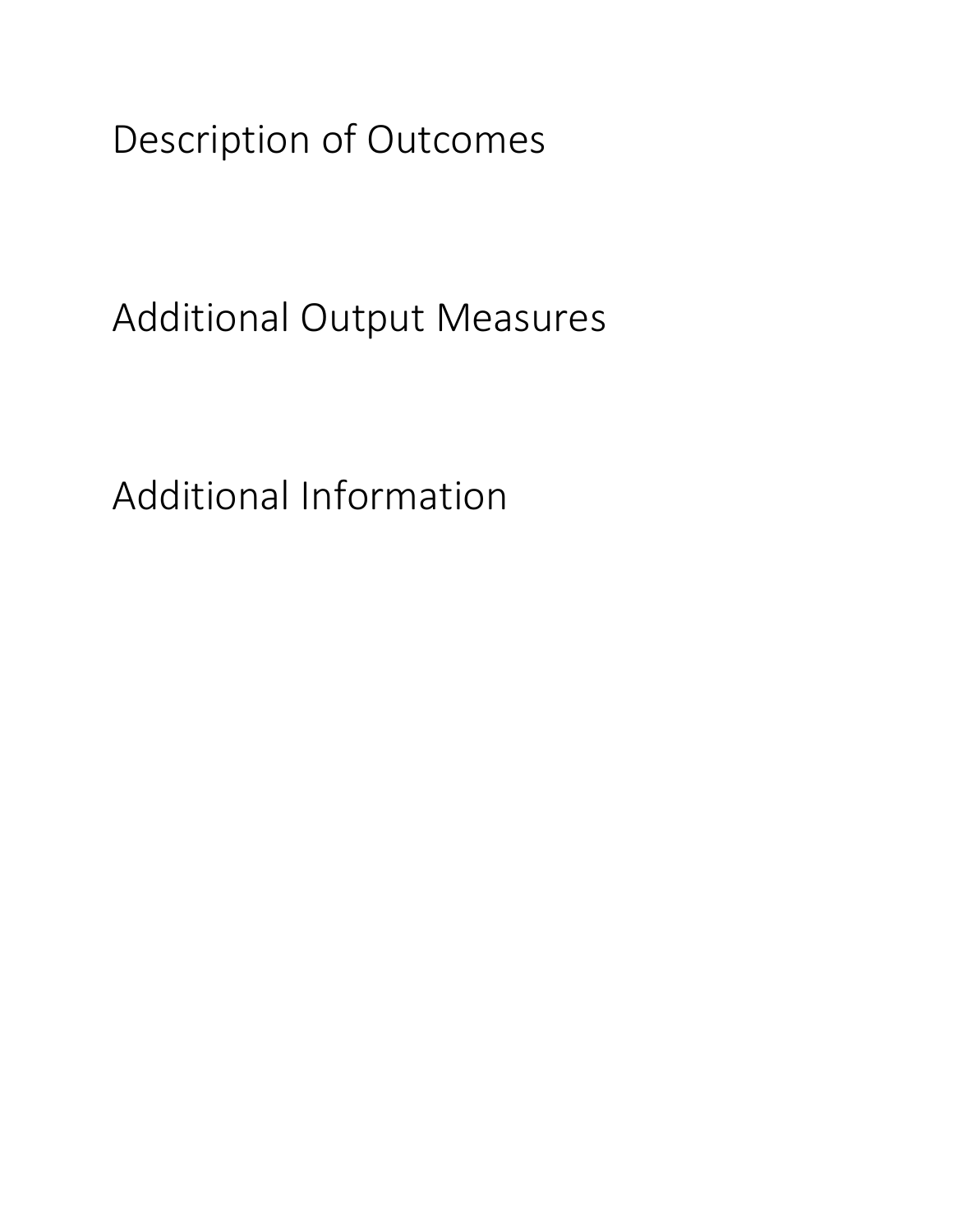| <b>Statement of Financial Performance - Sample</b> |                 |                                   |                  |  |  |  |
|----------------------------------------------------|-----------------|-----------------------------------|------------------|--|--|--|
|                                                    | Apr 2015 -      | Apr 2015 -                        | Apr 2014 -       |  |  |  |
|                                                    | <b>Mar 2016</b> | Mar 2016                          | <b>Mar 2015</b>  |  |  |  |
|                                                    |                 | This Year Actual This Year Budget | Last Year Actual |  |  |  |
| Income                                             |                 |                                   |                  |  |  |  |
| Donations, fundraising and other similar revenue   | 169,362         | 160,605                           | 149,450          |  |  |  |
| Fees, subscriptions and other revenue from members | 1,028,043       | 966,993                           | 900,460          |  |  |  |
| Revenue from providing goods or services           | 42,292          | 40,106                            | 37,320           |  |  |  |
| <b>Total Income</b>                                | 1,239,698       | 1,167,704                         | 1,087,230        |  |  |  |
| Expense                                            |                 |                                   |                  |  |  |  |
| Expenses related to public fundraising             | 8,522           | 8,082                             | 7,520            |  |  |  |
| Volunteer and employee related costs               | 1,142,132       | 1,079,271                         | 1,001,262        |  |  |  |
| Costs related to providing goods or services       | 7,049           | 6,000                             | 6,220            |  |  |  |
| Grants and donations made                          | 228             | 238                               | 218              |  |  |  |
| <b>Other Expenses</b>                              | 65,498          | 62,148                            | 58,246           |  |  |  |
| <b>Total Expense</b>                               | 1,223,428       | 1,155,740                         | 1,073,467        |  |  |  |
| <b>Operating Surplus/Deficit</b>                   | 16,269          | 11,964                            | 13,763           |  |  |  |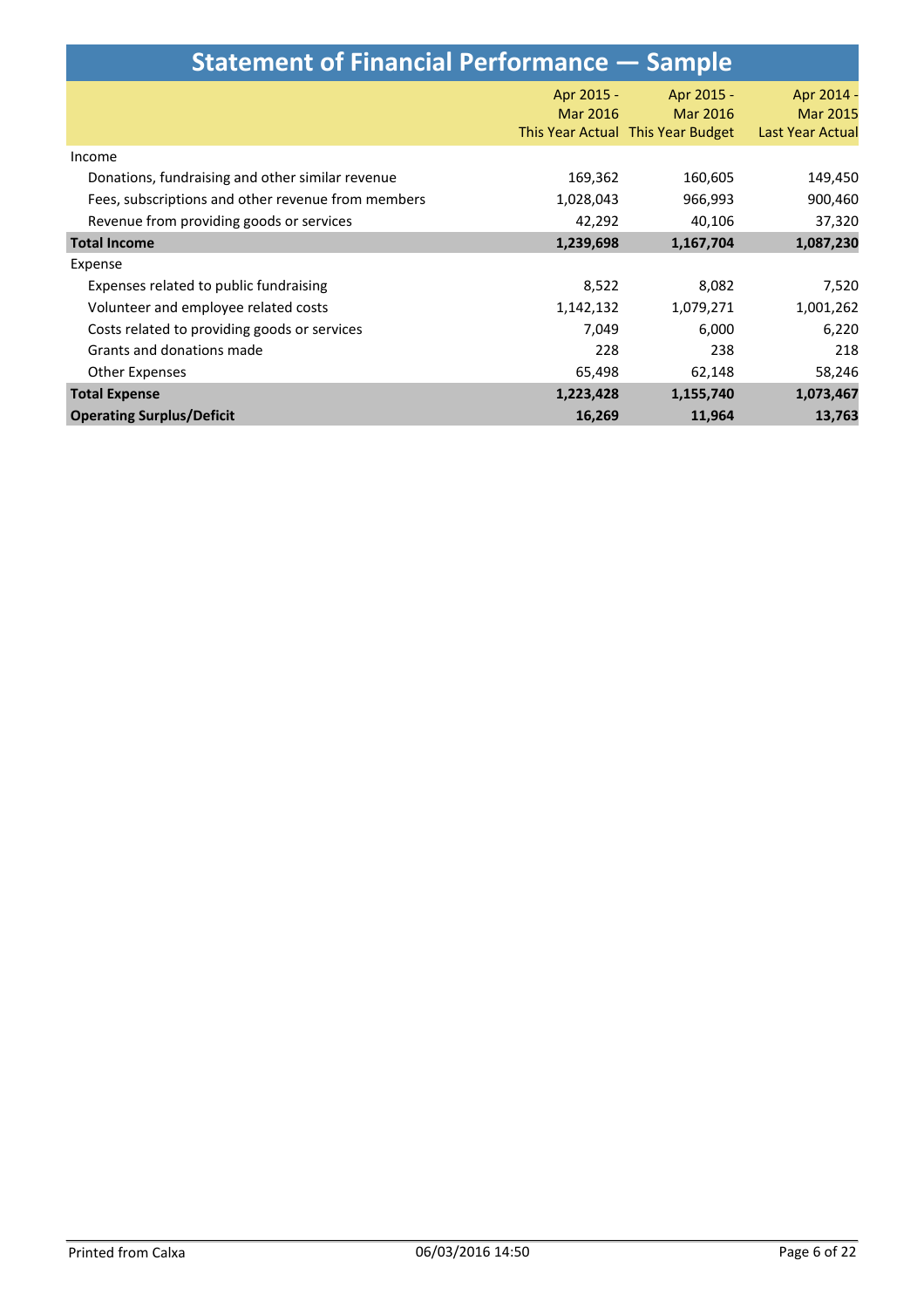#### Mar 2016

#### Account tree: «Original Account Tree»

Account types: Asset, Liability, Equity

|                                       | <b>This Year</b> | <b>Last Year</b> |
|---------------------------------------|------------------|------------------|
| Asset                                 |                  |                  |
| <b>Current Assets</b>                 | 37,543           | 44,819           |
| Cash at Bank - Unrestricted           | 6,543            | 13,819           |
| Cash at Bank - Restricted             | 31,000           | 31,000           |
| <b>Other Financial Assets</b>         | 7,000            | 7,000            |
| <b>Accounts Receivable</b>            | 7,000            | 7,000            |
| <b>Buildings</b>                      | 101,000          | 101,000          |
| <b>Motor Vehicles</b>                 | 120,000          | 120,000          |
| Less: Accum Depreciation              | (53,000)         | (53,000)         |
| <b>Total Asset</b>                    | 212,543          | 219,819          |
| Liability                             |                  |                  |
| <b>Trade Creditors</b>                | (38,075)         | (9,880)          |
| <b>Current Liabilities</b>            | 178,633          | 173,984          |
| <b>Accrued Expenses</b>               | 8,000            | 8,000            |
| <b>GST Payable</b>                    | 37,008           | 32,640           |
| Less GST Receivable                   | (374)            | (656)            |
| PAYG Withholding Payable              | 5,000            | 5,000            |
| <b>Superannuation Payable</b>         | 9,000            | 9,000            |
| <b>Grants Received in Advance</b>     | 120,000          | 120,000          |
| <b>Total Liability</b>                | 140,558          | 164,104          |
| <b>Net Assets</b>                     | 71,984           | 55,715           |
| Equity                                |                  |                  |
| <b>Retained Surplus (Losses)</b>      | 60,720           | 46,768           |
| <b>Current Year Surplus (Deficit)</b> | 16,269           | 13,763           |
| <b>Total Equity</b>                   | 76,990           | 60,531           |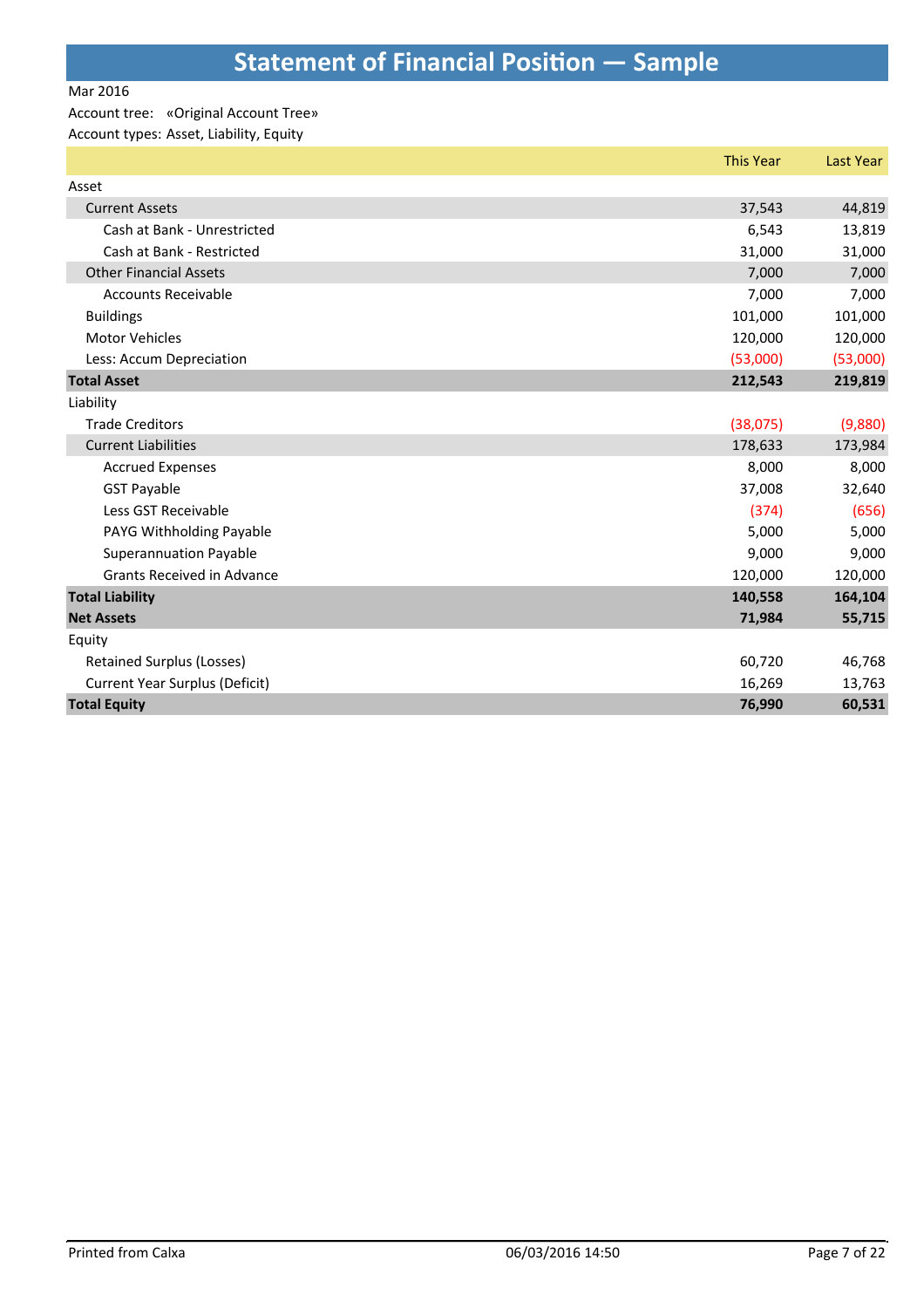### **Statement of Cash Flows — Sample**

Apr 2015 -Mar 2016

#### Account tree: NZ NFP Reporting

|                                                                      | Apr 2015 - Mar<br>2016 | Apr 2014 - Mar 2015 |
|----------------------------------------------------------------------|------------------------|---------------------|
| <b>Bank at Beginning</b>                                             | 44,819                 | 52,549              |
| <b>Cashflow from Operating Activities:</b>                           |                        |                     |
| <b>Net Profit</b>                                                    | 16,269                 | 13,763              |
| Adjustments for Balance Sheet Movement on Operating Activities:      |                        |                     |
| Liability                                                            | (23, 545)              | (493)               |
| Money Payable By the Entity                                          | (23, 545)              | (493)               |
| <b>Trade Creditors</b>                                               | (28, 195)              | (8,880)             |
| <b>Superannuation Payable</b>                                        | 0                      | 5,000               |
| Net GST                                                              | 4,650                  | 3,387               |
| Total Adjustments for Balance Sheet Movement on Operating Activities | (23, 545)              | (493)               |
| <b>Net Cashflow from Operating Activities</b>                        | (7, 276)               | 13,270              |
| <b>Cashflow from Investing Activities:</b>                           |                        |                     |
| Asset                                                                | 0                      | (21,000)            |
| <b>Other Resources</b>                                               | $\Omega$               | (21,000)            |
| <b>Buildings</b>                                                     | 0                      | (21,000)            |
| <b>Net Cashflow from Investing Activities</b>                        | $\bf{0}$               | (21,000)            |
| <b>Net Cashflows</b>                                                 | (7, 276)               | (7, 730)            |
| <b>Bank at End</b>                                                   | 37,543                 | 44,819              |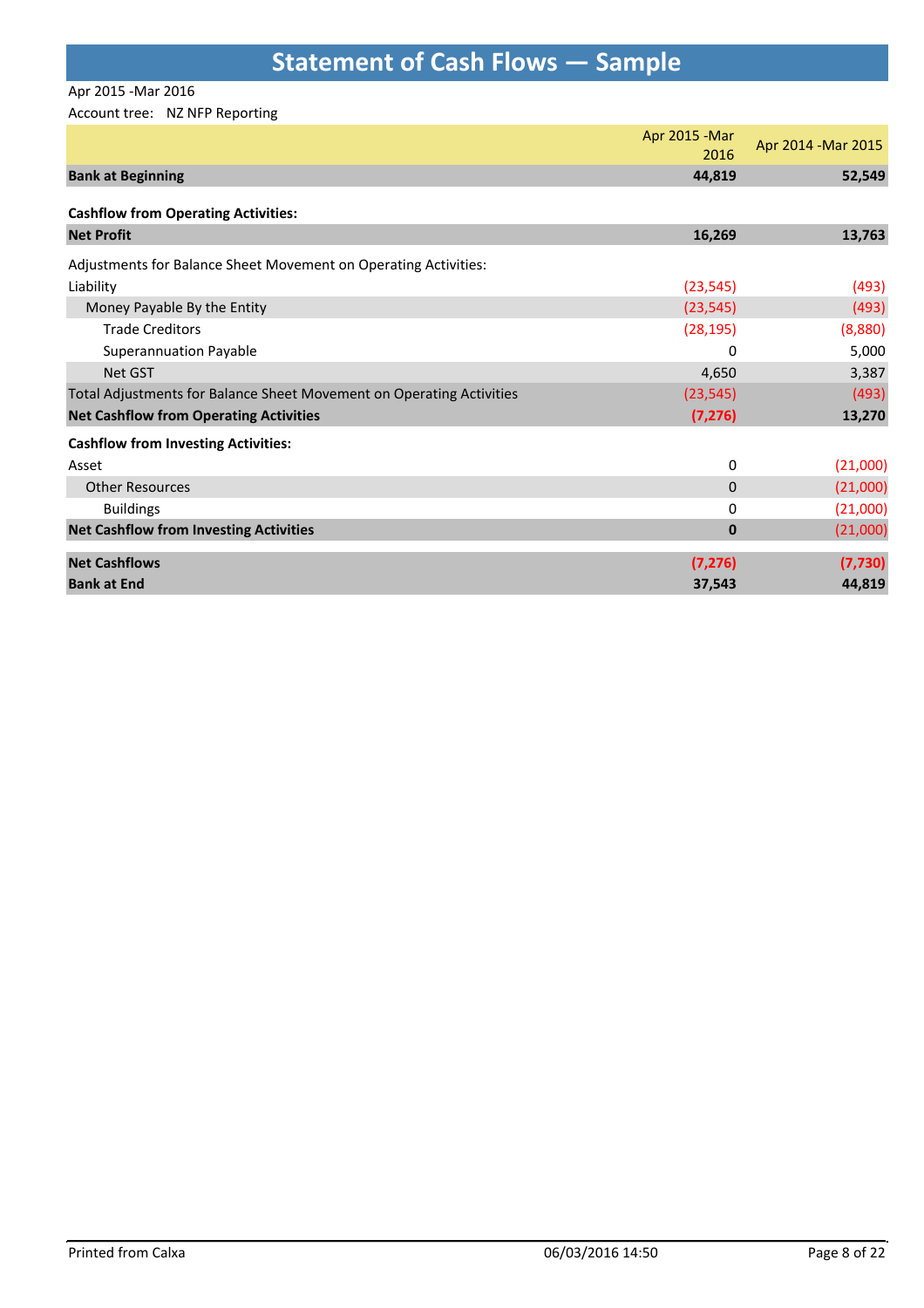## Statement of Accounting Policies

### Basis of Preparation

**Sample Charity** has elected to apply PBE SFR-A (NFP) Public Benefit Entity Simple Format Reporting - Accrual (Not-For-Profit) on the basis that it does not have public accountability and has total annual expenses of equal to or less than \$2,000,000. All transactions in the Performance Report are reported using the accrual basis of accounting. The Performance Report is prepared under the assumption that the entity will continue to operate in the foreseeable future.

### Goods and Services Tax (GST)\*

All amounts are recorded exclusive of GST, except for Debtors and Creditors which are stated inclusive of GST.

### OR (Delete one not applicable to the entity)

### Goods and Services Tax (GST)\*

**Sample Charity** is not registered for GST. Therefore amounts recorded in the Performance Report are inclusive of GST (if any).

#### Income Tax

**Sample Charity** is wholly exempt from New Zealand income tax having fully complied with all statutory conditions for these exemptions.

#### Bank Accounts and Cash

Bank accounts and cash in the Statement of Cash Flows comprise cash balances and bank balances (including short term deposits) with original maturities of 90 days or less.

#### Tier 2 PBE Accounting Standards Applied (if any)

#### Changes in Accounting Policies

There have been no changes in accounting policies during the financial year (last year - nil)

OR (Delete one not applicable to the entity)

Changes in Accounting Policies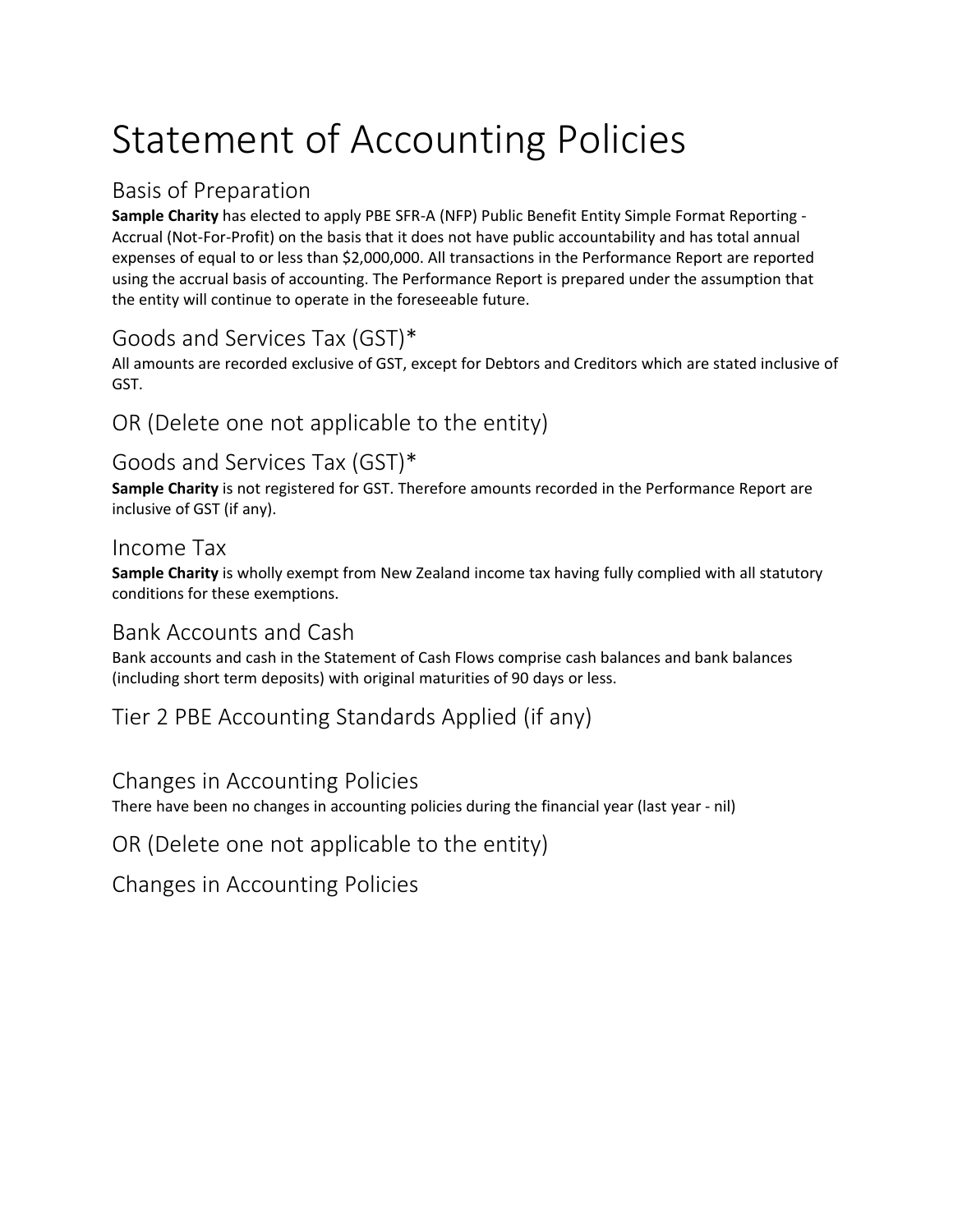| Note 1 Analysis of Revenue – Sample                      |                                          |                                                |  |  |  |
|----------------------------------------------------------|------------------------------------------|------------------------------------------------|--|--|--|
|                                                          | Apr 2015 -<br>Mar 2016<br><b>Actuals</b> | Apr 2014 -<br><b>Mar 2015</b><br>(YTD) Actuals |  |  |  |
| Income                                                   |                                          |                                                |  |  |  |
| <b>Fundraising Receipts</b>                              | 42,485                                   | 37,490                                         |  |  |  |
| <b>Fundraising - Gifts</b>                               | 23,261                                   | 20,526                                         |  |  |  |
| <b>Fundraising - Contributions</b>                       | 19,224                                   | 16,964                                         |  |  |  |
| <b>Grants and Donations</b>                              | 1,154,921                                | 1,012,420                                      |  |  |  |
| Grants (Cwlth) - Op - Rcnt                               | 704,873                                  | 622,000                                        |  |  |  |
| Grants (Cwlth) Op - Non-R                                | 0                                        | 0                                              |  |  |  |
| Grants (Cwlth) - Capital                                 | 0                                        | $\Omega$                                       |  |  |  |
| Grants (State) Op - Recurrent                            | 267,852                                  | 236,360                                        |  |  |  |
| Grants (State) Op - Non-R                                | 55,319                                   | 42,100                                         |  |  |  |
| Grants (State) - Capital                                 | $\Omega$                                 | <sup>0</sup>                                   |  |  |  |
| Grants (Local) Op - Recurrent                            | 126,877                                  | 111,960                                        |  |  |  |
| Grants (Local) Op - Non-R                                | 0                                        | $\Omega$                                       |  |  |  |
| Grants (Local) - Capital                                 | 0                                        | 0                                              |  |  |  |
| Grants - Other                                           | $\mathbf 0$                              | $\Omega$                                       |  |  |  |
| Receipts from providing goods or services                | 42,292                                   | 37,320                                         |  |  |  |
| Sales of Goods                                           | 42,292                                   | 37,320                                         |  |  |  |
| Interest, dividends and other investment income receipts | $\mathbf 0$                              | $\mathbf 0$                                    |  |  |  |
| Interest - Restricted                                    | 0                                        | 0                                              |  |  |  |
| Other receipts                                           | $\mathbf 0$                              | $\mathbf 0$                                    |  |  |  |
| Other/Sundry Income                                      | $\Omega$                                 | 0                                              |  |  |  |
| <b>Total Income</b>                                      | 1,239,698                                | 1,087,230                                      |  |  |  |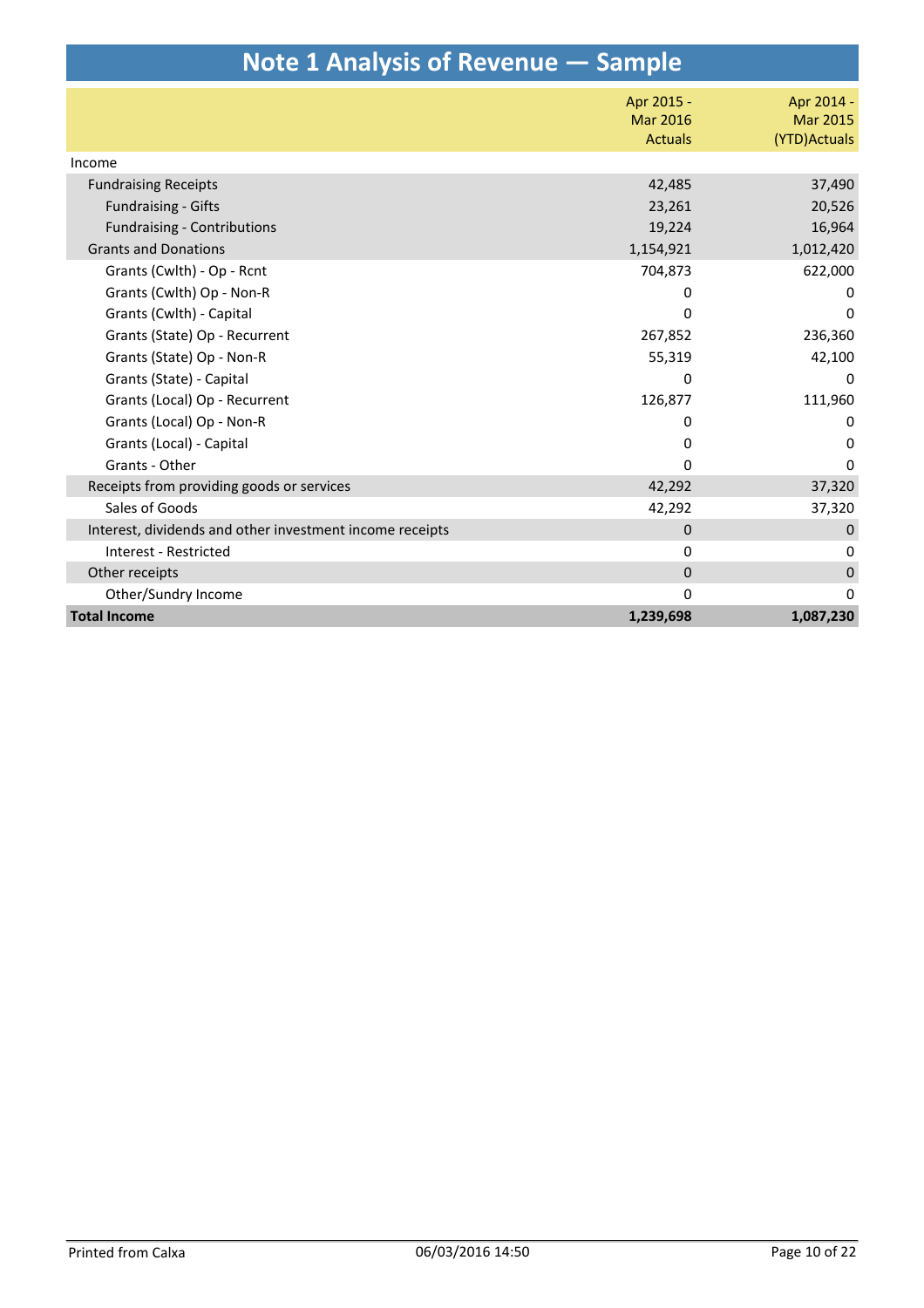| Note 2 Analysis of Expenses – Sample         |                |                 |
|----------------------------------------------|----------------|-----------------|
|                                              | Apr 2015 -     | Apr 2014 -      |
|                                              | Mar 2016       | <b>Mar 2015</b> |
|                                              | <b>Actuals</b> | (YTD) Actuals   |
| Expense                                      |                |                 |
| Expenses related to public fundraising       | 8,522          | 7,520           |
| <b>Fundraising Expenses - General</b>        | 6,408          | 5,654           |
| Insurance - Public Liability                 | 0              | 0               |
| Legal Fees                                   | 0              | $\mathbf 0$     |
| <b>Meeting Expenses</b>                      | 2,115          | 1,866           |
| Volunteer and employee related costs         | 1,142,132      | 1,001,262       |
| Wages & Salaries                             | 985,858        | 863,906         |
| Annual Leave Expense                         | 0              | 0               |
| Long Service Leave Expense                   | 0              | 0               |
| Sick Leave Expense                           | 0              | $\mathbf 0$     |
| Superannuation                               | 88,727         | 77,752          |
| <b>Workers' Compensation</b>                 | 0              | 0               |
| <b>Staff Amenities</b>                       | 2,563          | 2,262           |
| Training & Development (Staff)               | 35,269         | 31,123          |
| Travel & Accommodation                       | 2,960          | 2,612           |
| Utilities                                    | 26,753         | 23,608          |
| Costs related to providing goods or services | 7,049          | 6,220           |
| Purchases                                    | 7,049          | 6,220           |
| Grants and donations made                    | 228            | 218             |
| Dpcn - Building                              | 0              | 0               |
| Dpcn-Motor Vehicle                           | 0              | 0               |
| Dpcn - Plant & Equip                         | 0              | 0               |
| Fees & Permits                               | 228            | 218             |
| <b>Other Expenses</b>                        | 65,498         | 58,246          |
| <b>Accounting Fees</b>                       | 8,971          | 7,916           |
| <b>Advertising &amp; Promotion</b>           | 0              | 0               |
| "Assets Purchases <\$5,000"                  | 0              | 0               |
| <b>Audit Fees</b>                            | 1,518          | 1,431           |
| <b>Bank Charges</b>                          | 458            | 404             |
| <b>Computer Expenses</b>                     | 19,224         | 16,964          |
| Insurance - General                          | 4,106          | 3,895           |
| Insurance - Prof Indemnity                   | 0              | 0               |
| Membership Fees Paid                         | 0              | 0               |
| Motor Vehicle Expenses                       | 22,865         | 20,262          |
| Postage, Freight & Courier                   | 564            | 498             |
| Printing & Stationery                        | 0              | 0               |
| Rent                                         | 3,845          | 3,393           |
| Repairs & Maintenance                        | 1,833          | 1,617           |
| Telephone & Fax Charges                      | 2,115          | 1,866           |
| <b>Total Expense</b>                         | 1,223,428      | 1,073,467       |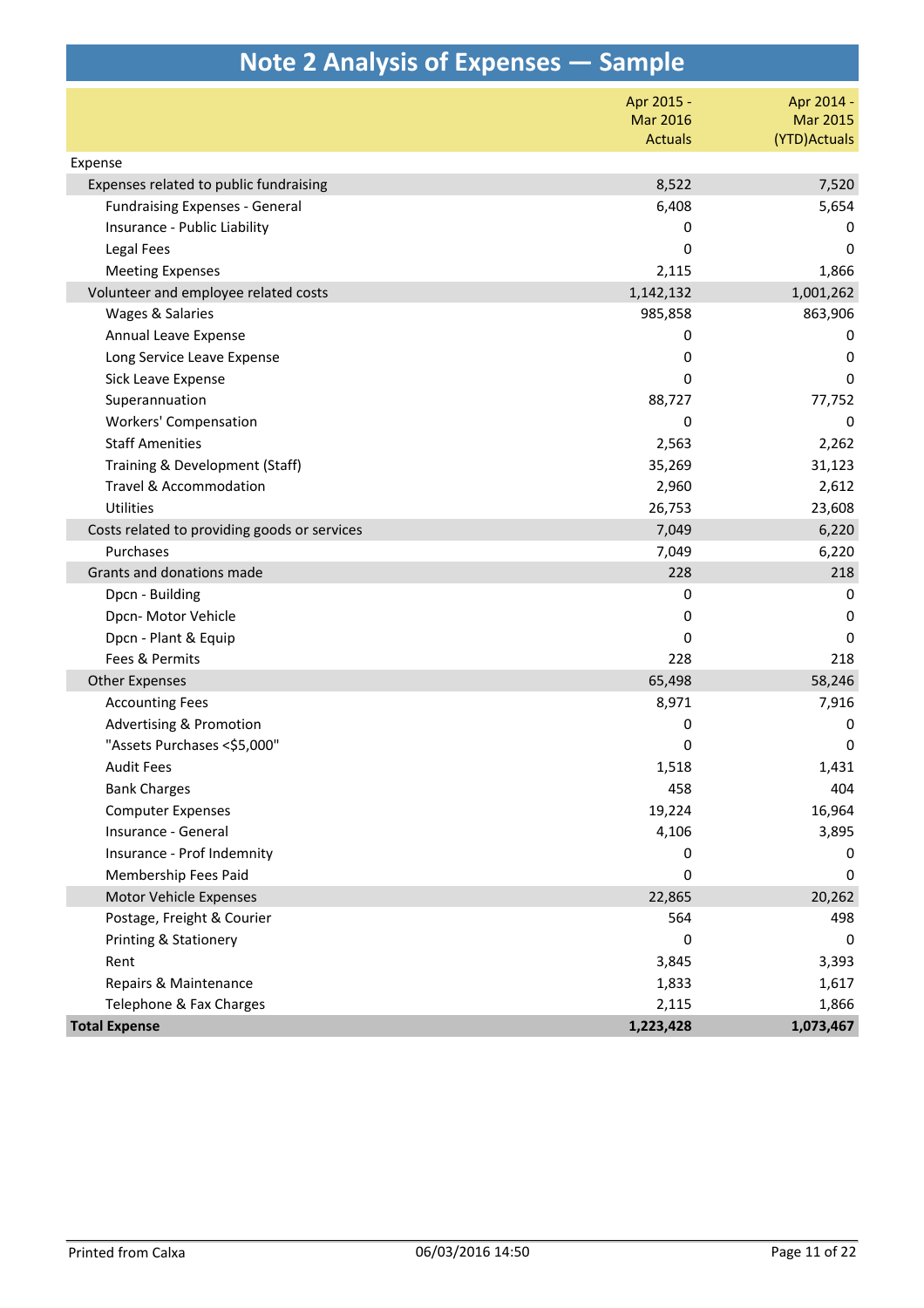### **Note 3 Analysis of Assets and Liabilities — Sample**

Mar 2016

|                                             | <b>This Year</b> | Last Year |
|---------------------------------------------|------------------|-----------|
| Asset                                       |                  |           |
| <b>Bank Accounts and Cash</b>               | 37,543           | 44,819    |
| Cash at Bank - Unrestricted                 | 6,543            | 13,819    |
| Cash at Bank - Restricted                   | 31,000           | 31,000    |
| Debtors and Prepayments                     | 7,000            | 7,000     |
| <b>Accounts Receivable</b>                  | 7,000            | 7,000     |
| <b>Other Non-Current Assets</b>             | 168,000          | 168,000   |
| <b>Buildings</b>                            | 101,000          | 101,000   |
| <b>Motor Vehicles</b>                       | 120,000          | 120,000   |
| Less: Accum Depreciation                    | (53,000)         | (53,000)  |
| <b>Total Asset</b>                          | 212,543          | 219,819   |
| Liability                                   |                  |           |
| <b>Creditors and Accrued Expenses</b>       | 11,558           | 35,104    |
| <b>Trade Creditors</b>                      | (38,075)         | (9,880)   |
| <b>Accrued Expenses</b>                     | 8,000            | 8,000     |
| <b>GST Payable</b>                          | 37,008           | 32,640    |
| Less GST Receivable                         | (374)            | (656)     |
| PAYG Withholding Payable                    | 5,000            | 5,000     |
| <b>Employee Costs Payable</b>               | 9,000            | 9,000     |
| <b>Superannuation Payable</b>               | 9,000            | 9,000     |
| Unused Donations and Grants with Conditions | 120,000          | 120,000   |
| Grants Received in Advance                  | 120,000          | 120,000   |
| <b>Total Liability</b>                      | 140,558          | 164,104   |
| <b>Net Assets</b>                           | 71,984           | 55,715    |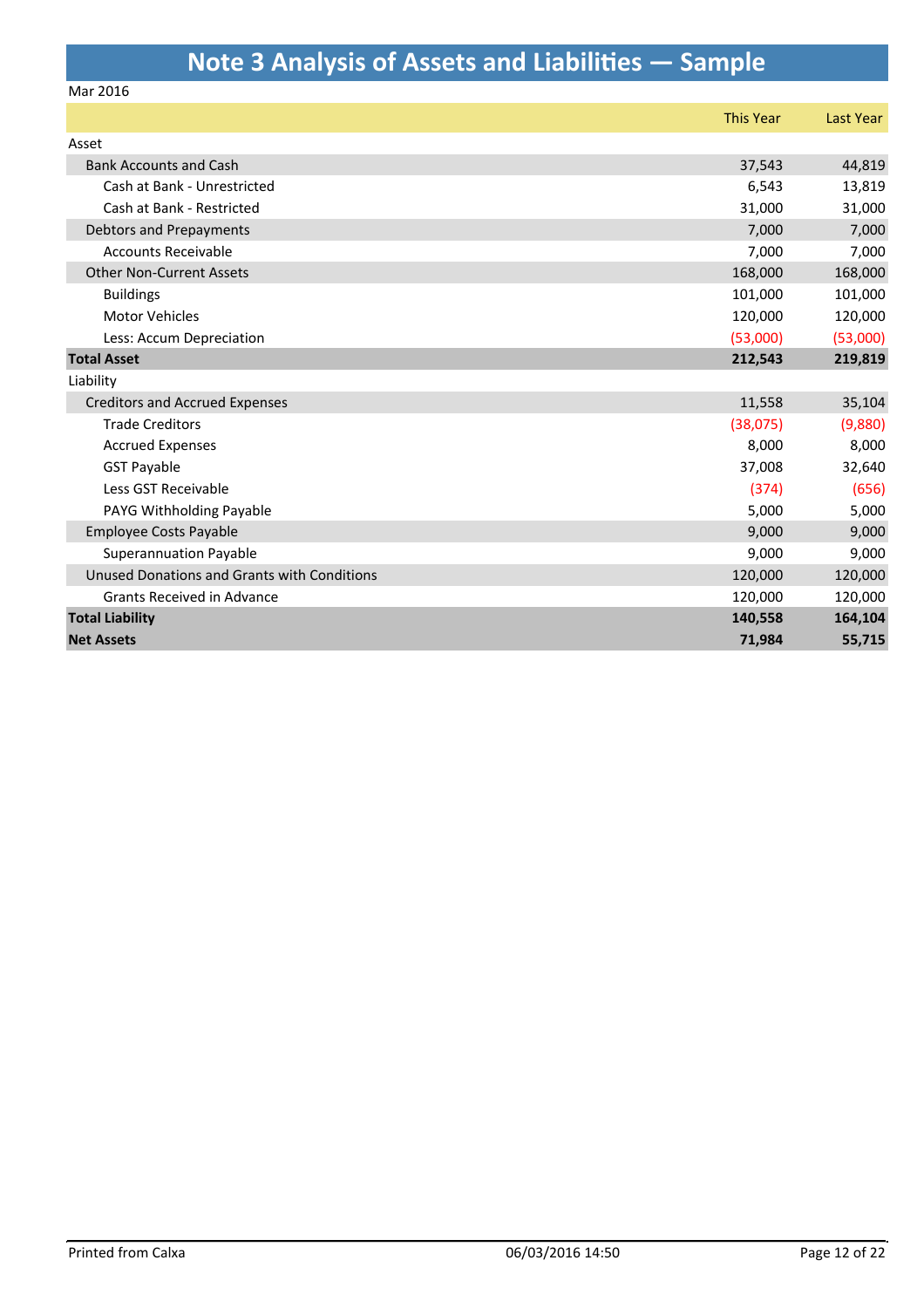### Note 4: Property, Plant and Equipment

### This Year

| Asset Class*                          | <b>Opening</b><br><b>Carrying</b><br>Amount* | Purchase | Sales -<br><b>Disposals</b> | Current Year Closing<br>Deprecia-tion Carrying<br>and Impair-<br>ment | Amount* | <b>Current</b><br>Valu-ation | Source and<br>Date of<br><b>Valuation</b> |
|---------------------------------------|----------------------------------------------|----------|-----------------------------|-----------------------------------------------------------------------|---------|------------------------------|-------------------------------------------|
| Land*                                 |                                              |          |                             |                                                                       |         |                              |                                           |
| Buildings*                            |                                              |          |                             |                                                                       |         |                              |                                           |
| Motor Vehicles*                       |                                              |          |                             |                                                                       |         |                              |                                           |
| Furniture and<br>fixtures*            |                                              |          |                             |                                                                       |         |                              |                                           |
| Office equipment*                     |                                              |          |                             |                                                                       |         |                              |                                           |
| Computers<br>(including<br>software)* |                                              |          |                             |                                                                       |         |                              |                                           |
| Machinery*                            |                                              |          |                             |                                                                       |         |                              |                                           |
| Heritage assets                       |                                              |          |                             |                                                                       |         |                              |                                           |
| <b>Total</b>                          |                                              |          |                             |                                                                       |         |                              |                                           |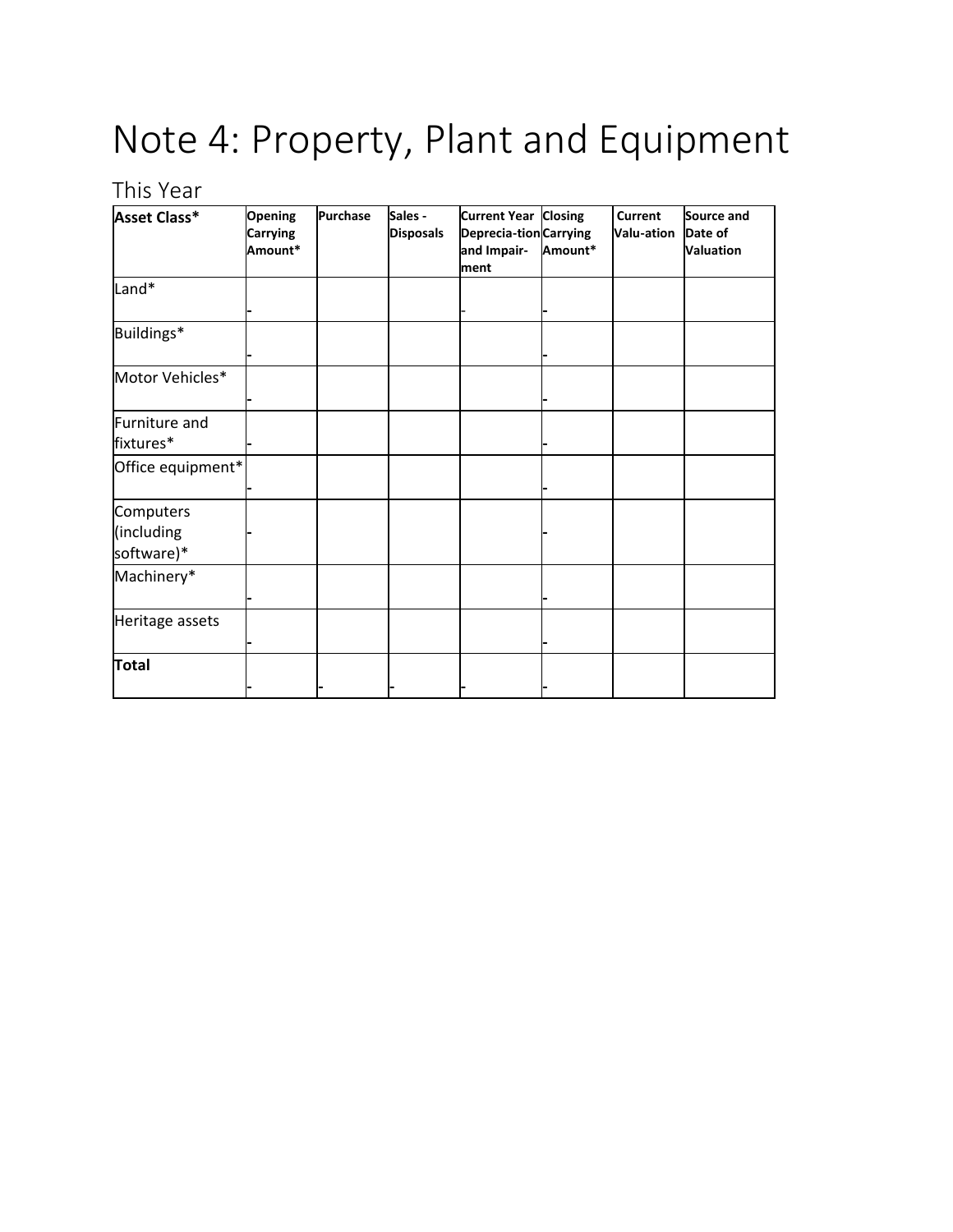# Note 4: Property, Plant and Equipment

#### Last Year

| Asset Class*                          | <b>Opening</b><br>Carrying<br>Amount* | <b>Purchase</b> | Sales -<br><b>Disposals</b> | <b>Current</b><br>Year<br>Deprecia-<br>tion and<br>Impair-<br>ment | <b>Closing</b><br>Carrying<br>Amount* |
|---------------------------------------|---------------------------------------|-----------------|-----------------------------|--------------------------------------------------------------------|---------------------------------------|
| Land*                                 |                                       |                 |                             |                                                                    |                                       |
| Buildings*                            |                                       |                 |                             |                                                                    |                                       |
| Motor Vehicles*                       |                                       |                 |                             |                                                                    |                                       |
| Furniture and<br>fixtures*            |                                       |                 |                             |                                                                    |                                       |
| Office equipment*                     |                                       |                 |                             |                                                                    |                                       |
| Computers<br>(including<br>software)* |                                       |                 |                             |                                                                    |                                       |
| Machinery*                            |                                       |                 |                             |                                                                    |                                       |
| Heritage assets                       |                                       |                 |                             |                                                                    |                                       |
| Total                                 |                                       |                 |                             |                                                                    |                                       |

Significant Donated Assets Recorded - Source and Date of Valuation None

Significant Donated Assets - Not Recorded None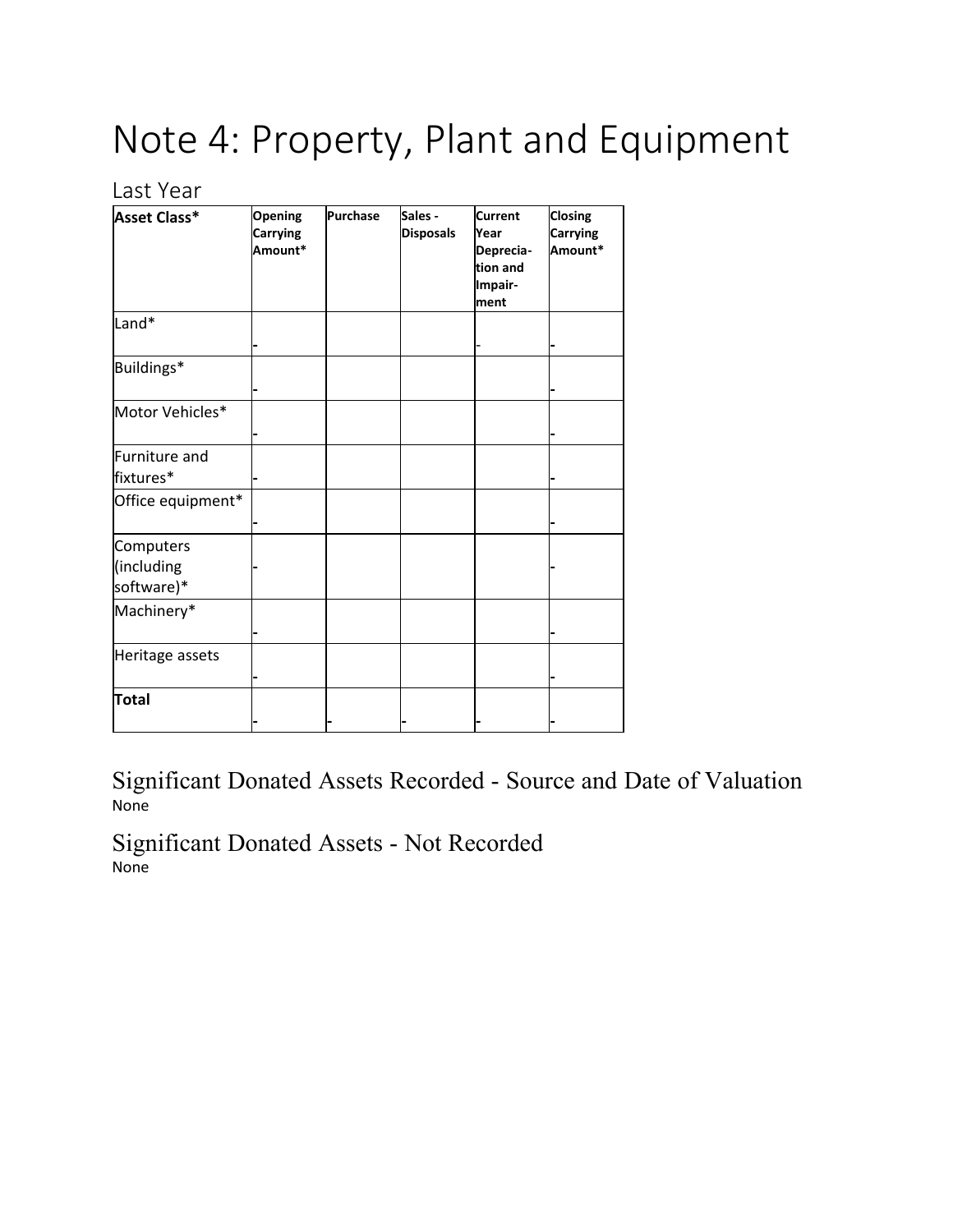### **Note 5 Accumulated Funds — Sample**

#### Mar 2016

|                                     | <b>This Year</b> | Last Year    |
|-------------------------------------|------------------|--------------|
| Equity                              |                  |              |
| <b>Retained Surplus (Losses)</b>    | 60,720           | 46,768       |
| Current Year Surplus (Deficit)      | 16,269           | 13,763       |
| <b>Asset Revaluation Reserve</b>    | 0                | 0            |
| <b>Other Reserves</b>               | 0                | 0            |
| <b>Historical Balancing Account</b> | 0                | $\mathbf{0}$ |
| <b>Total Equity</b>                 | 76,990           | 60,531       |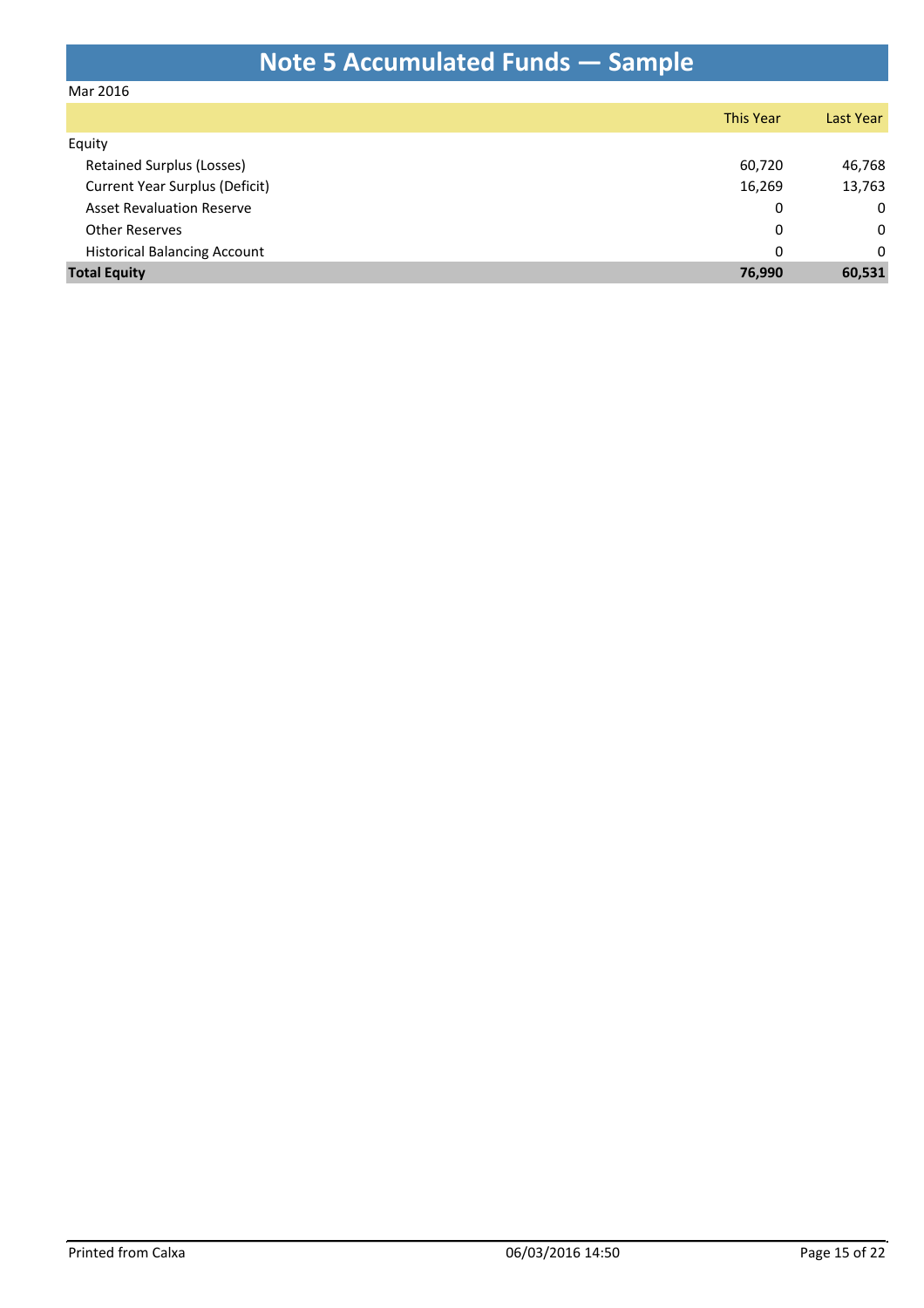# Note 5 Accumulated Funds: Breakdown of Reserves

|      |                           | <b>Actual</b> | <b>Actual</b>       |
|------|---------------------------|---------------|---------------------|
|      |                           |               | This Year Last Year |
| Name | <b>Nature and Purpose</b> |               | \$                  |
|      |                           |               |                     |
|      |                           |               |                     |
|      |                           |               |                     |
|      |                           |               |                     |
|      |                           |               |                     |
|      | <b>Total</b>              |               |                     |
|      |                           |               |                     |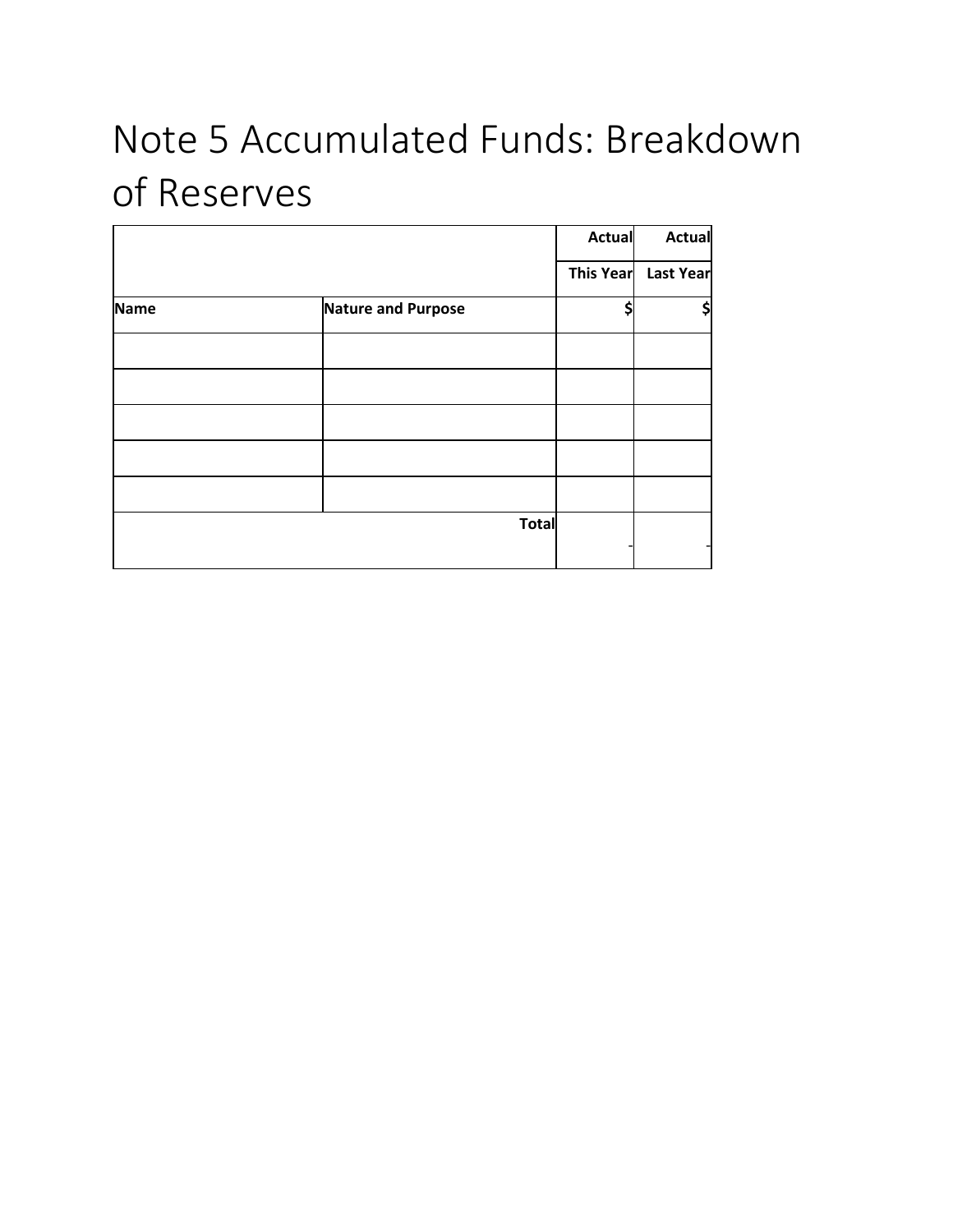# Note 6: Commitments and Contingencies

### Commitments

|                                           | At Balance Datel At Balance |                          |
|-------------------------------------------|-----------------------------|--------------------------|
|                                           |                             | This Year Date Last Year |
| Commitments to Lease or Rent Assets       |                             |                          |
| Commitment to Purchase Property, Plant or |                             |                          |
| Equipment                                 |                             |                          |
| Commitment to Provide Loans or Grants     |                             |                          |

### Contingencies

|                             | │ At Balance Date │ At Balance Date<br>This Year | Last Year |
|-----------------------------|--------------------------------------------------|-----------|
| <b>Contingent Liability</b> |                                                  |           |
| Guarantees Provided         |                                                  |           |
|                             |                                                  |           |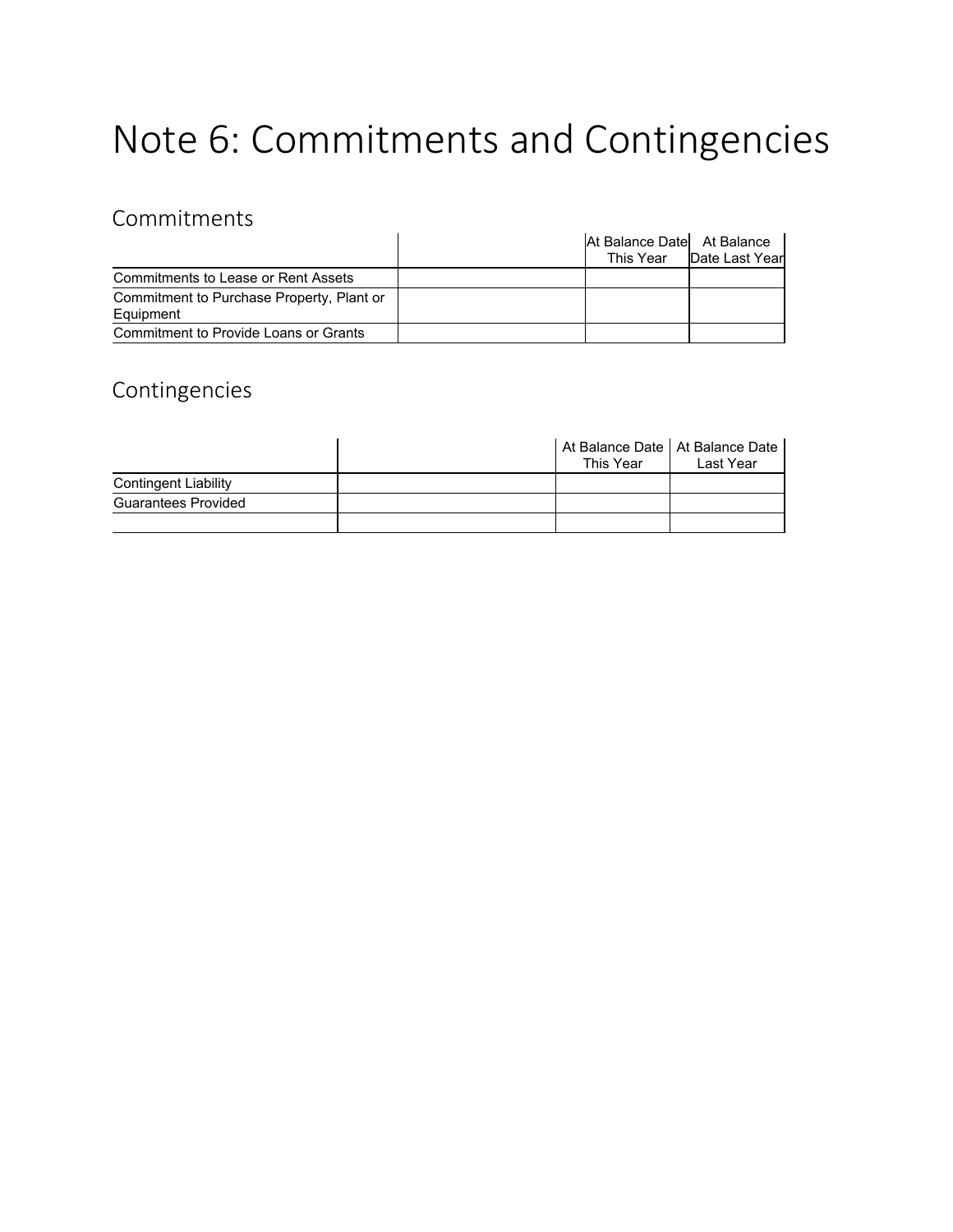### Note 7: Other

Significant Grants and Donations with Conditions which have not been Recorded as a Liability

| <b>Description</b> | <b>Original Amt Not Fulfilled</b><br>Amt | <b>Purpose and</b><br>Nature of the<br>Condition(s) |
|--------------------|------------------------------------------|-----------------------------------------------------|
|                    |                                          |                                                     |
|                    |                                          |                                                     |
|                    |                                          |                                                     |
|                    |                                          |                                                     |

### Goods or Services Provided to the Entity in Kind

| <b>Description</b> | Amount |
|--------------------|--------|
|                    |        |
|                    |        |
|                    |        |
|                    |        |
|                    |        |
|                    |        |

### **Assets Used as Security for Liabilities**

| <b>Nature and Amount of Borrowing</b> | Nature and Amount of Asset Used<br>as Security |
|---------------------------------------|------------------------------------------------|
|                                       |                                                |
|                                       |                                                |
|                                       |                                                |
|                                       |                                                |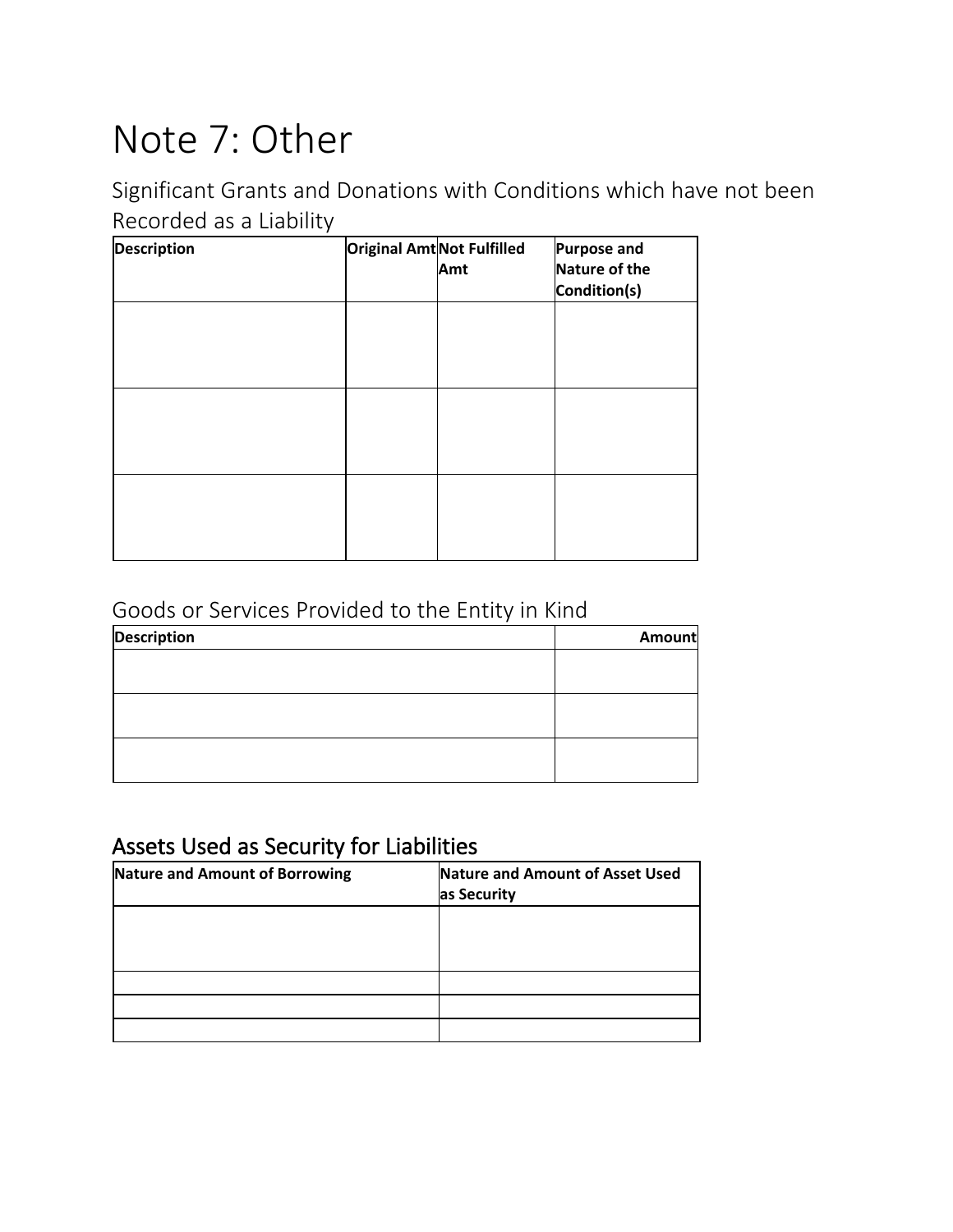### Note 8: Assets Held on Behalf of Others

| Description of the Assets Held* | Name of Entity of Whose Behalf Assets are Held* |
|---------------------------------|-------------------------------------------------|
|                                 |                                                 |
|                                 |                                                 |
|                                 |                                                 |
|                                 |                                                 |
|                                 |                                                 |
|                                 |                                                 |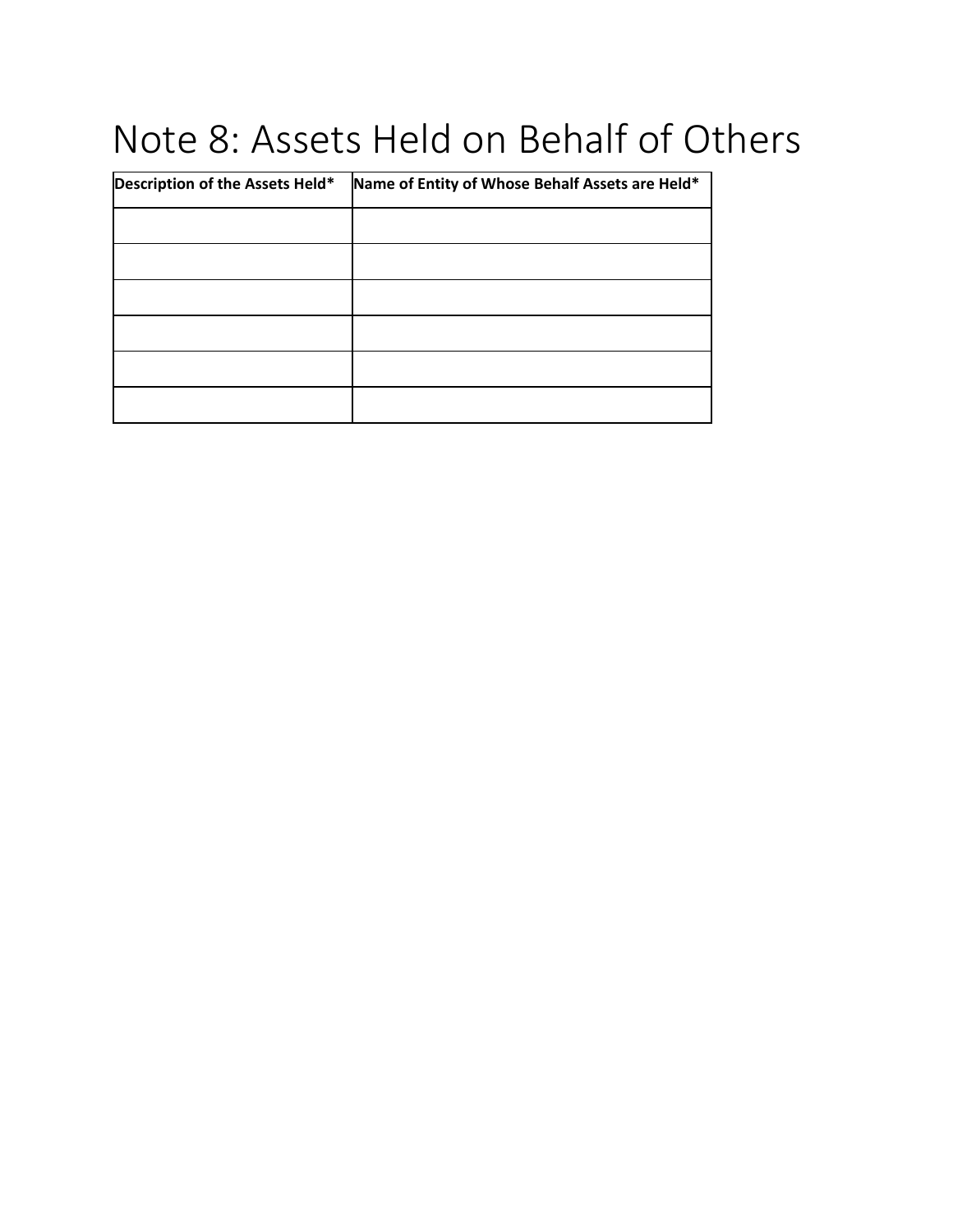### Note 9: Related Party Transactions

|                                                                |                                                                                                     | This Year                 | Last Year                        | This Year              | Last Year                     |
|----------------------------------------------------------------|-----------------------------------------------------------------------------------------------------|---------------------------|----------------------------------|------------------------|-------------------------------|
|                                                                |                                                                                                     | \$                        | \$                               | \$                     | \$                            |
| <b>Description of</b><br><b>Related Party</b><br>Relationship* | <b>Description</b><br>of the<br><b>Transaction</b><br>(whether in<br>cash or<br>amount in<br>kind)* | Value of<br>Transactions* | <b>Value of</b><br>Transactions* | Amount<br>Outstanding* | <b>Amount</b><br>Outstanding* |
|                                                                |                                                                                                     |                           |                                  |                        |                               |
|                                                                |                                                                                                     |                           |                                  |                        |                               |
|                                                                |                                                                                                     |                           |                                  |                        |                               |
|                                                                |                                                                                                     |                           |                                  |                        |                               |
|                                                                |                                                                                                     |                           |                                  |                        |                               |

OR (Delete one not applicable to the entity)

There were no transactions involving related parties during the financial year. (Last Year - Nil)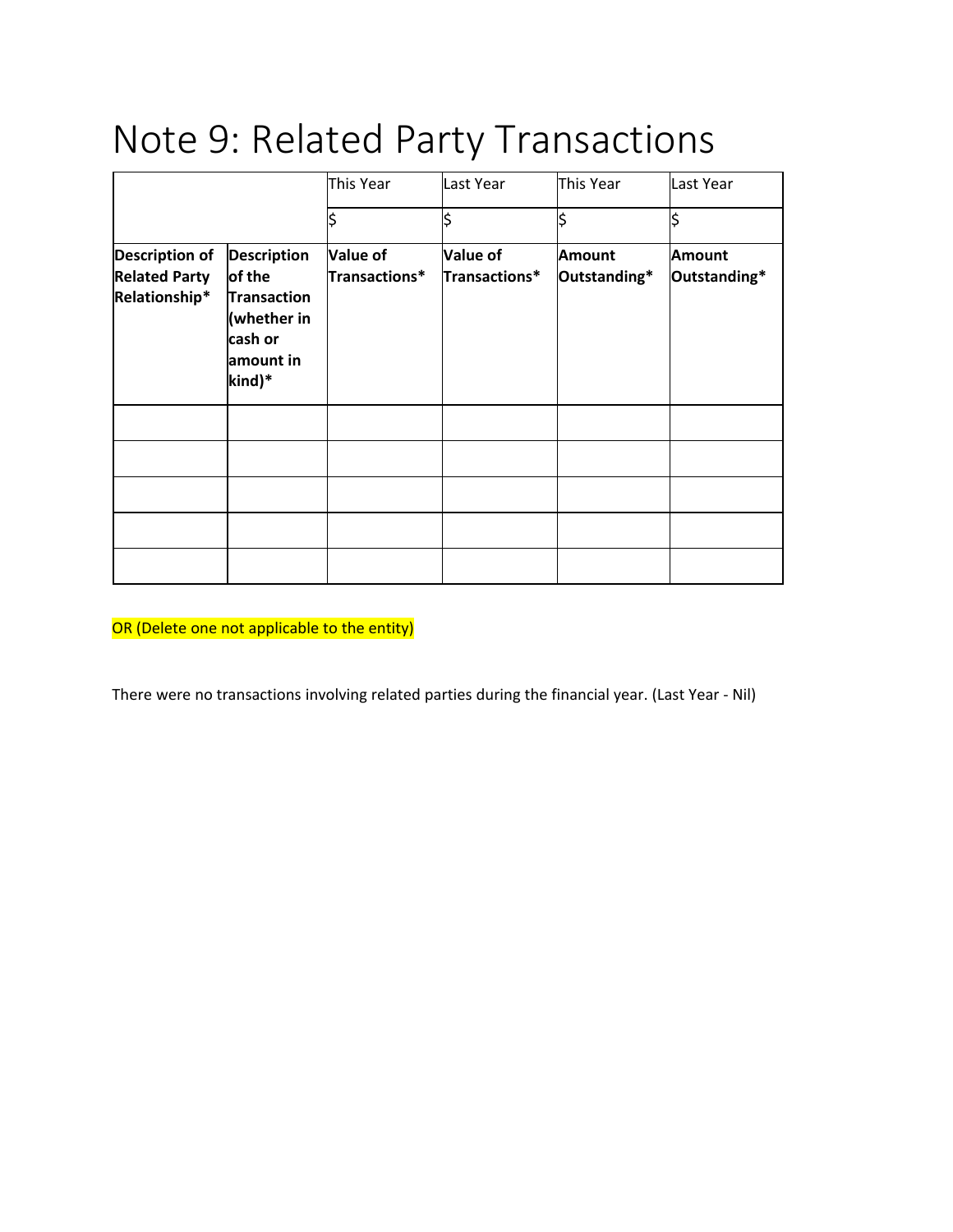### Note 10: Events After the Balance Date

| This Year        |                                                |                                                                  |
|------------------|------------------------------------------------|------------------------------------------------------------------|
| Nature of Event* | <b>Estimate</b><br>lof<br>Financial<br>Effect* | Effect, if any on the entity's ability to<br>continue operating* |
|                  |                                                |                                                                  |
|                  |                                                |                                                                  |
|                  |                                                |                                                                  |

#### OR (Delete one not applicable to the entity)

There were no events that have occurred after the balance date that would have a material impact on the Performance Report. (Last Year Nil)